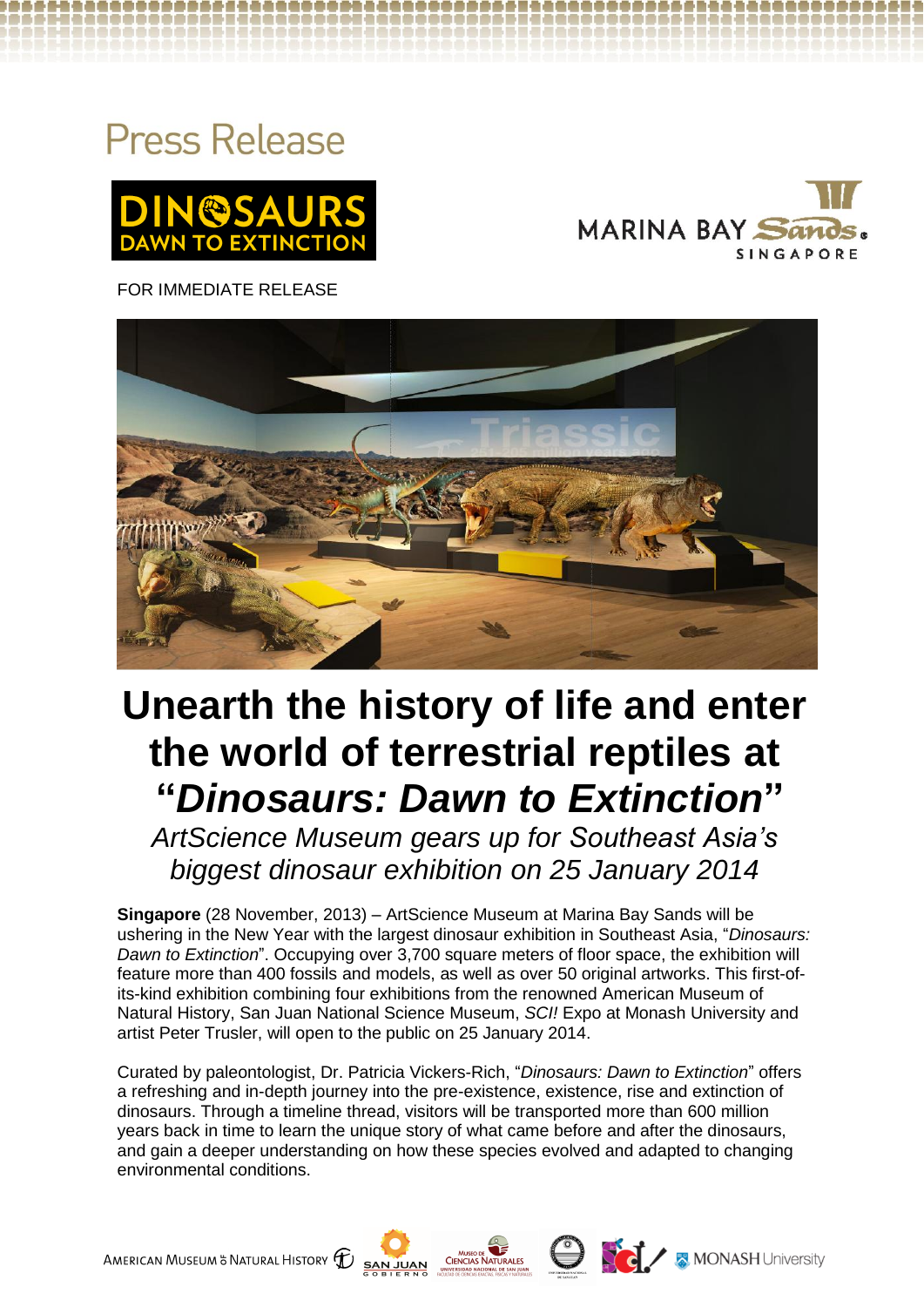



"*Dinosaurs: Dawn to Extinction"* will take visitors on a journey from the Precambrian, Triassic, Jurassic and Cretaceous time periods. The highly interactive exhibition will also feature some of the oldest dinosaurs fossils ever discovered on the planet and many littleknown species, some never before seen by the public. These are in addition to over 50 original artworks by Peter Trusler that showcase intriguing species being reconstructed. Key fossils on display include a 18-metre long *Apatosaurus,* a 17.6-metre long *Lessemsaurus*  sauropod specimen, a 2-billion year old rock (Banded Iron Formation), a new fossil of Adeopapposaurs discovered in Argentina three months ago, as well as the tiny animals that ran beneath the feet of these giants.

"We're extremely honoured to work with some of the world's leading paleontologists, experts in the domain of dinosaurs and the long history of life on planet Earth, to present this first-of-its-kind exhibition, unlike anything seen in Singapore or Southeast Asia. The exhibition will shed light on how dinosaurs lived on earth. It will also serve as a window into the past where visitors will have the opportunity to immerse themselves in this prehistoric world," said Ross Leo, Associate Director of ArtScience Museum.

A segment of the exhibition, specially curated by Dr. Mark A. Norell, Chair and Curator of the Division of Paleontology at the American Museum of Natural History, enables visitors to learn, explore and understand the behaviour and movement of dinosaurs. To further personalise the overall dinosaur experience, visitors can download a free mobile application *"ArtScience Museum: Dinosaurs Dawn to Extinction"* onto their smartphones*,* where interactive and educational features are specially rendered for different segments of the exhibition*.* Incorporated in the mobile application is also a game component - *Re*x *Race*, which allows visitors to race their virtual dinosaurs to the museum in the shortest possible time. The mobile application will be available for download from mid-December.

"'*Dinosaurs: Dawn to Extinction*' is an original and unique exhibition to ArtScience Museum. It is a perfect fit with the museum's mission to tell the long history of dinosaurs through an ArtScience perspective, and to beautifully mix art and science to communicate ideas. With Peter Trusler's vivid illustrations of extinct species, combined with the remarkable fossils on display, the exhibition is a result of the collaborative efforts of artists and scientists to gain more new insights into the rich and fascinating world of dinosaurs," added Dr Patricia Vickers-Rich, Curator of "*Dinosaurs: Dawn to Extinction*".

Based in Australia, Dr Vickers-Rich is currently serving as the Emerita Professor of Paleontology and Honorary Director of PrimeSCI! at Monash University in Melbourne, Australia. She has participated in several notable documentaries including David Attenborough's Emmy-winning *First Life*, in part based on *The Rise of Animals*, published by John Hopkins University Press, and co-written by Dr Vickers-Rich.

Tickets to the exhibition will be available in December. For more information on "*Dinosaurs: Dawn to Extinction*", please visit [www.marinabaysands.com/ArtScienceMuseum.](http://www.marinabaysands.com/ArtScienceMuseum)





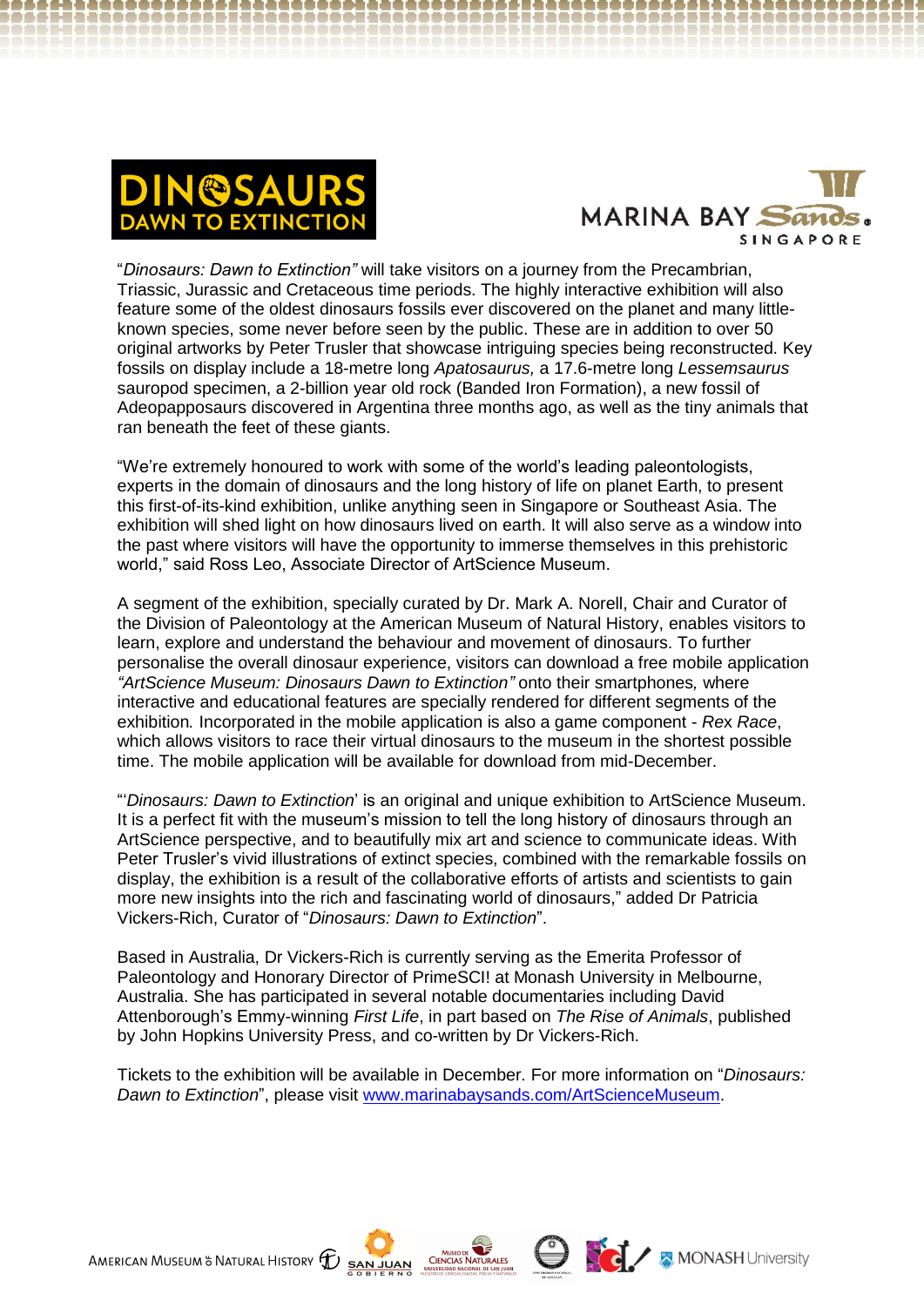



ArtScience Museum at Marina Bay Sands is known as the museum that celebrates creativity, the processes at the heart of art and science, and their role in shaping society. The museum seeks to understand what drives creative people, how they acquire and use their skills, and how the world around us is changed because of it. ArtScience Museum presents exhibitions and programmes to deliver these stories using a combination of beautiful design, intriguing content and intellectual discussion, in order to inspire the creativity in all of us.

Featuring 21 gallery spaces totalling 50,000 square feet, the boldly iconic lotus-inspired ArtScience Museum is also the premier venue for major international touring exhibitions from the most renowned collections in the world. Since it opened in 2011, ArtScience Museum has been home to some of the best-attended exhibitions in Singapore, including "*Titanic: The Artifact Exhibition*", "*Harry Potter: The Exhibition*", "*Andy Warhol: 15 Minutes Eternal*", "*Dali: Mind of a Genius*" and "*The Art of the Brick*". Recent exhibitions include "*Mummy: Secrets of the Tomb*", "*Essential Eames: A Herman Miller Exhibition*" and "*50 Greatest Photographs from National Geographic*".

ArtScience Museum at Marina Bay Sands was awarded TripAdvisor's Certificate of Excellence in 2013. This recognition places the museum amid a select group of attractions that have been recognised by worldwide travelers for providing outstanding tourist experiences.

###

## **About Marina Bay Sands Pte Ltd**

Marina Bay Sands is the leading business, leisure and entertainment destination in Asia. It features large and flexible convention and exhibition facilities, 2,560 hotel rooms and suites, the rooftop Sands SkyPark, the best shopping mall in Asia, world-class celebrity chef restaurants and an outdoor event plaza. Its two theatres showcase a range of leading entertainment performances including world-renowned Broadway shows. Completing the line-up of attractions is ArtScience Museum at Marina Bay Sands which plays host to permanent and marquee exhibitions. For more information, please visit [www.marinabaysands.com](http://www.marinabaysands.com/)

## **About the American Museum of Natural History**

The American Museum of Natural History is one of the world's preeminent scientific, educational, and cultural institutions. Since its founding in 1869, the museum has advanced its global mission to discover, interpret and disseminate information about human cultures, the natural world, and the universe through a wide-ranging program of scientific research, education, and exhibition. The museum accomplishes this ambitious goal through its extensive facilities and resources. The institution houses 45 permanent exhibition halls, state-ofthe-art research laboratories, one of the largest natural history libraries in the Western Hemisphere, and a permanent collection of more than 32 million specimens and artifacts. With a scientific staff of more than 200, the museum supports research divisions in Anthropology, Paleontology, Invertebrate and Vertebrate Zoology, and the Physical Sciences. The museum, which was rated number one in New York City in the Zagat Survey's first-ever U.S. Family Travel Guide, as well as the number three most popular U.S. destination, shared its treasures and discoveries with approximately five million on-site visitors from around the globe last year.

The exhibition segment *Dinosaurs: Ancient Fossils, New Discoveries* was organized by the American Museum of Natural History, New York, in collaboration with the Houston Museum of Natural Science; the California Academy of Sciences, San Francisco; The Field Museum, Chicago; and the North Carolina Museum of Natural Sciences, Raleigh. For more information on the American Museum of Natural History and its collections, exhibitions, and educational programs, please visit [www.amnh.org.](http://www.amnh.org/)